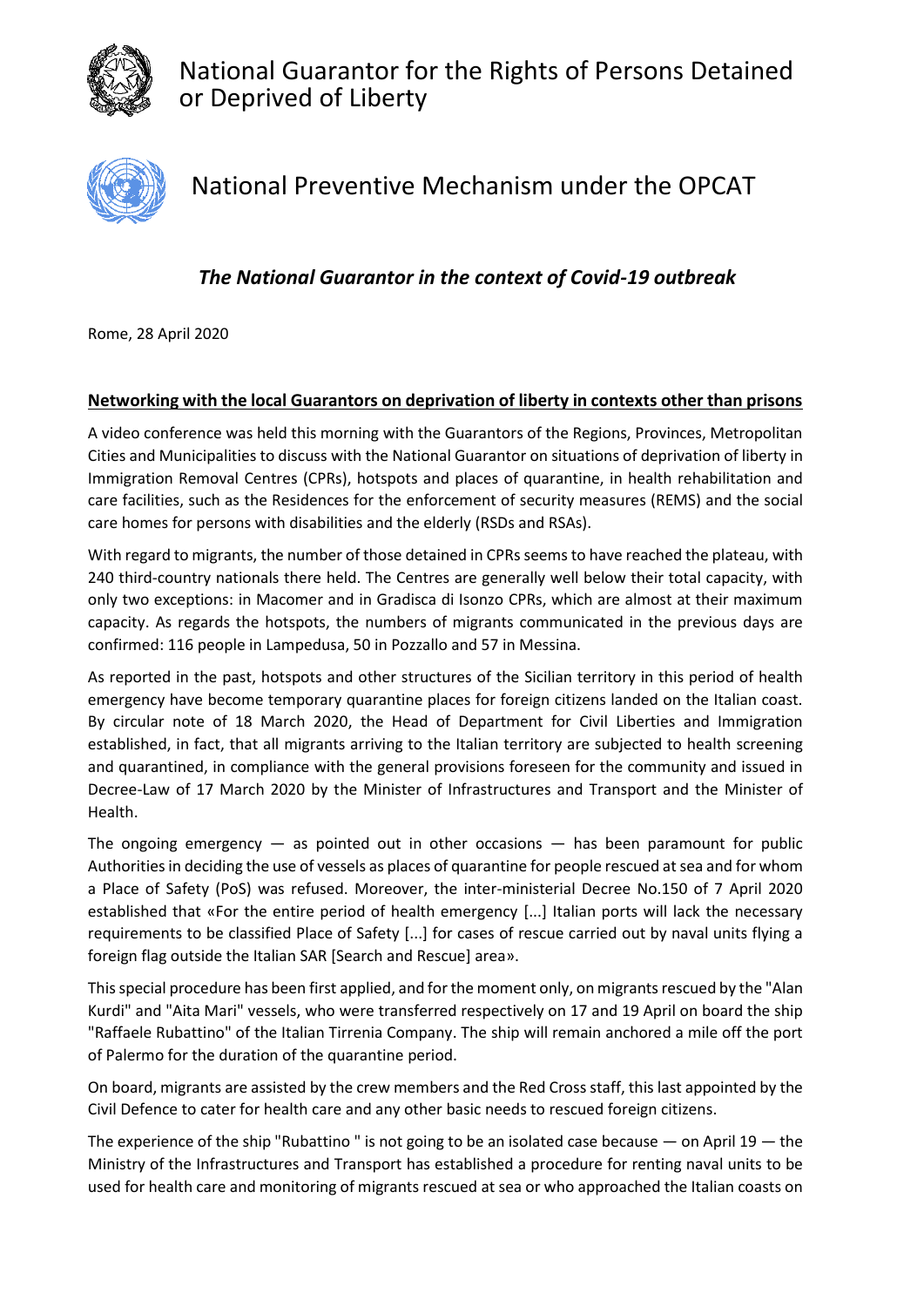their own boats. As stated in the Advice published on the Ministry's website, the ships will be hosting migrants for the compulsory quarantine before heading to the PoS indicated from time to time.

While sharing the needs and responsibility of the Authorities concerned to deal with the ongoing epidemiological emergency by implementing any restrictive measures required by law, the management of this particular emergency phase cannot be alienated from the recognition and protection of the fundamental rights the Constitution and many Conventions are granting to anyone who stays in or has arrived to our country.

The implementation of quarantine measures in extraordinary and exceptional places cannot result in a 'limbo' situation: foreign nationals migrating to Italy are to be considered under the Italian State jurisdiction for the purposes of health care measures imposed on them. Yet — for many days — they do not have the opportunity to exercise the rights that our country grants and protects. They cannot claim asylum, they are not in fact  $-$  at least temporarily  $-$  protected as victims of trafficking or as unaccompanied minor migrants, nor can they promptly access the procedures for family reunification under the Dublin Regulation, which, however, have an intrinsic expiry date.

Obviously, to these protective measures the fundamental guarantee of every person deprived of freedom to receive clear and exhaustive information on the reasons behind the restrictive measure is to be added. To this extent, hesitation showed by the Authority concerned in providing reliable information as to the destination of the people on board the ship is not reassuring. From this point of view, a compulsory quarantine placed on people for whom it is not currently possible to indicate a housing solution appears contradictory and critical.

During the meeting with the Guarantors, the results of the survey on nursing homes (RSAs) carried out in collaboration with the National Guarantor, already reported in our bulletin, were illustrated as well as the situation relevant to the Covid-19 prevention measures acknowledged in the Residences for the execution of security measures (REMS). From the first findings of the monitoring started almost one week ago by the National Guarantor on the 30 residences, the number of persons tested positive is 23, concentrated in two facilities located in northern Italy.

## **Prisons**

As you know, as we start writing today's bulletin, the press is announcing the appointment of Roberto Tartaglia as deputy head of the Department of Prison Administration (DAP). It is absolutely positive that managerial posts are made no more vacant in the current complex situation, especially when the Department had the deputy leadership unoccupied since long time.

Much understandable it is nowadays the focus on special detention regimes which enforcement may have a great echo and impact on the public opinion. Nevertheless, this greater attention paid to them shall not allow losing sight of the fact that all discussions about prison and the impact on prison population and staff of the contagion cannot be summarised in 9,832 prisoners held in high-security and 41-*bis* detention regimes. Debating on prison means, today, to have an overall consideration on the totality of prison population, namely the 44,336 prisoners held in detention, beyond those in highsecurity units. All discussions and arguments become even more rigorous if figures are analysed from other perspectives: for instance, 7,180 prisoners have to serve a sentence of less than one year, even if remaining of a longer conviction, and 14,298 are condemned to less than two years. Above all, it is to reflect on these figures and address possible measures to reduce overcrowding to this specific group of prisoners. It is paramount to look after numbers in prison population in times of health emergency. Indeed, it is crystal clear that there is a need not only to respect the total capacity of penal institutions, but also not to make them occupied in their totality, given the necessity to have places available for health isolation and quarantine all along the outbreak of infection.

To date, imprisoned population is of 54,168, out of which 53,345 are actually held in prison cellblocks. The total capacity is of 46,731 places.